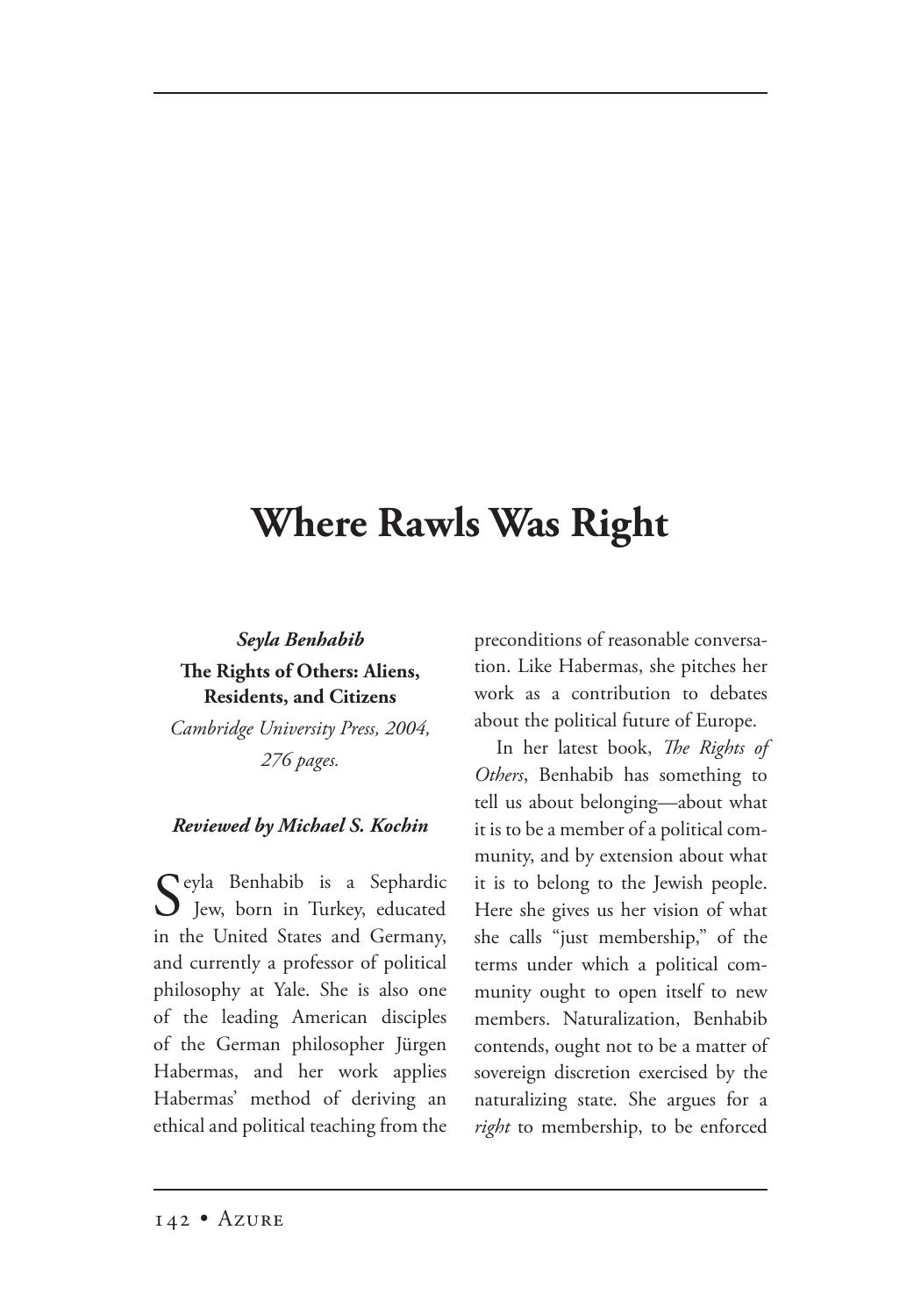on states by orders from supranational courts, for example. Her first three chapters cover the views of Immanuel Kant, Hannah Arendt, and John Rawls on the question of political membership. The final two chapters draw the consequences of Benhabib's critique of these philosophers for contemporary debates in Europe over the absorption of Muslim immigrants, debates which are becoming ever more pressing in countries like France, Germany, Italy, and Spain, which can no longer ignore the problems of absorption and civic education posed by large flows of Muslim immigration.

There is, however, one particular form of membership that seems to bother Benhabib a great deal: Membership in the Jewish people, and the relationship between Jewish peoplehood and citizenship in the State of Israel.

 Arendt, Benhabib notes elsewhere, legitimates the juridical fact that all Jews are potentially Israeli citizens under the Law of Return, together with the claim that Israel is the state representative of the Jewish people.

Benhabib, however, rejects both claims. For Benhabib, being Jewish is an "ethnic identity," not a national one. In her view, what is right is what is justifiable not just in terms of the collective interest of current members of some group or other, but that which is justifiable to non-members as well. What cannot be justified, Benhabib says, is the exclusion on the basis of ethnic criteria of some people from membership in order to preserve a country's ethnic or religious character. Benhabib's real target, of course, is Israel's Law of Return. Combined with its refusal to grant the right of Palestinian return, this law represents what she calls "the concept of an ethnic democracy which is current in some contemporary discussions in Israel," but which she finds intolerable.

To assess where Benhabib goes<br>wrong, we must return to first principles. To think about membership is to ask "who are we?" or "with whom do we share a common fate?" The two social forms that most resist rational analysis remain the family and the polity, precisely because we do not have much of a handle on how to think about who ought to, or has a right to, belong to them.

The duty to act as I think best—the fundamental demand of the rationalism to which Benhabib adheres—has two possible versions: The search for the best or the good (the old rationalism which goes back to Socrates), and the attempt to free my thinking from external constraint and to think for myself (the new rationalism that begins with Kant). The old rationalism, which Benhabib rejects, wanted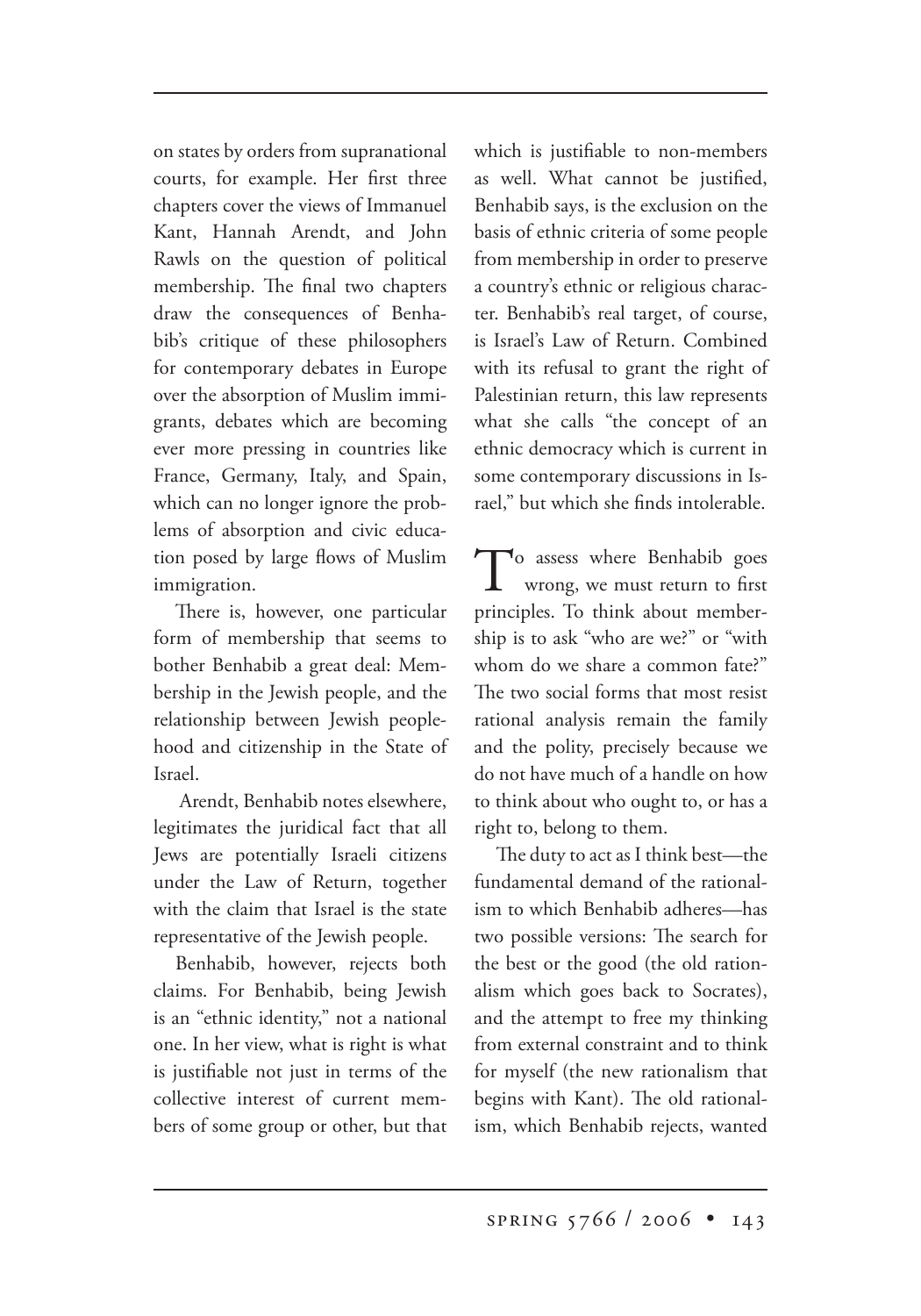to know and pursue the good, and so challenged the bounded community or family in the name of what is simply good and not simply one's own. It pointed away from the family and the city or nation toward the superfamilial and superpolitical—be it the trans-national community of pursuers of truth in antiquity or the supra-political Catholic Church.

By contrast, the new rationalism which Benhabib, like Habermas and Kant before her, endorses—demands that the individual be autonomous, not determined by his opinion of the impersonal good. This way of thinking reconciled itself to the fact that the people that wills itself into a democracy must be defined more narrowly than by the mere acceptance of democratic norms, otherwise there could be only one democratic state that would enfranchise all democrats. If both Italians and Australians accept democratic norms, there must be something other than their common commitment to democracy that explains to each why they should continue to exist as separate political entities called Italy and Australia.

Although the new rationalism reconciled itself to the bounded nature of a people, however, it shares with the old rationalism a refusal to reconcile itself to the family. (Tellingly, in her 2002 book *The Claims of* 

*Culture*, Benhabib neglected to list the right to found a family in her list of minimum basic rights, even though that right appears in the Universal Declaration of Human Rights.) The new rationalism prefers to deemphasize the family because the family is not a location for the exercise of autonomy—only, at best, for the education of autonomous children. Moreover, parents are concerned for their children not simply out of sympathy with human beings who are incapable of caring for themselves, but out of a special concern for their own children.

In *A Theory of Justice* (1971), Rawls argued that political justification has to be made in terms of the interests of parents in the well-being of their children, and even stronger, of the interest of the living in the welfare of their descendants. Considering that Benhabib devotes this book's central essay to a critique of Rawls' views on political membership, it is both striking and unfortunate that she does not address his claim that the right to belong to a family or polity is the right to share in that group's open future. Thus for Rawls, but not for Benhabib, in deciding who should be allowed to join a polity, citizens must ask themselves what sort of country they wish to leave to their great-greatgrandchildren.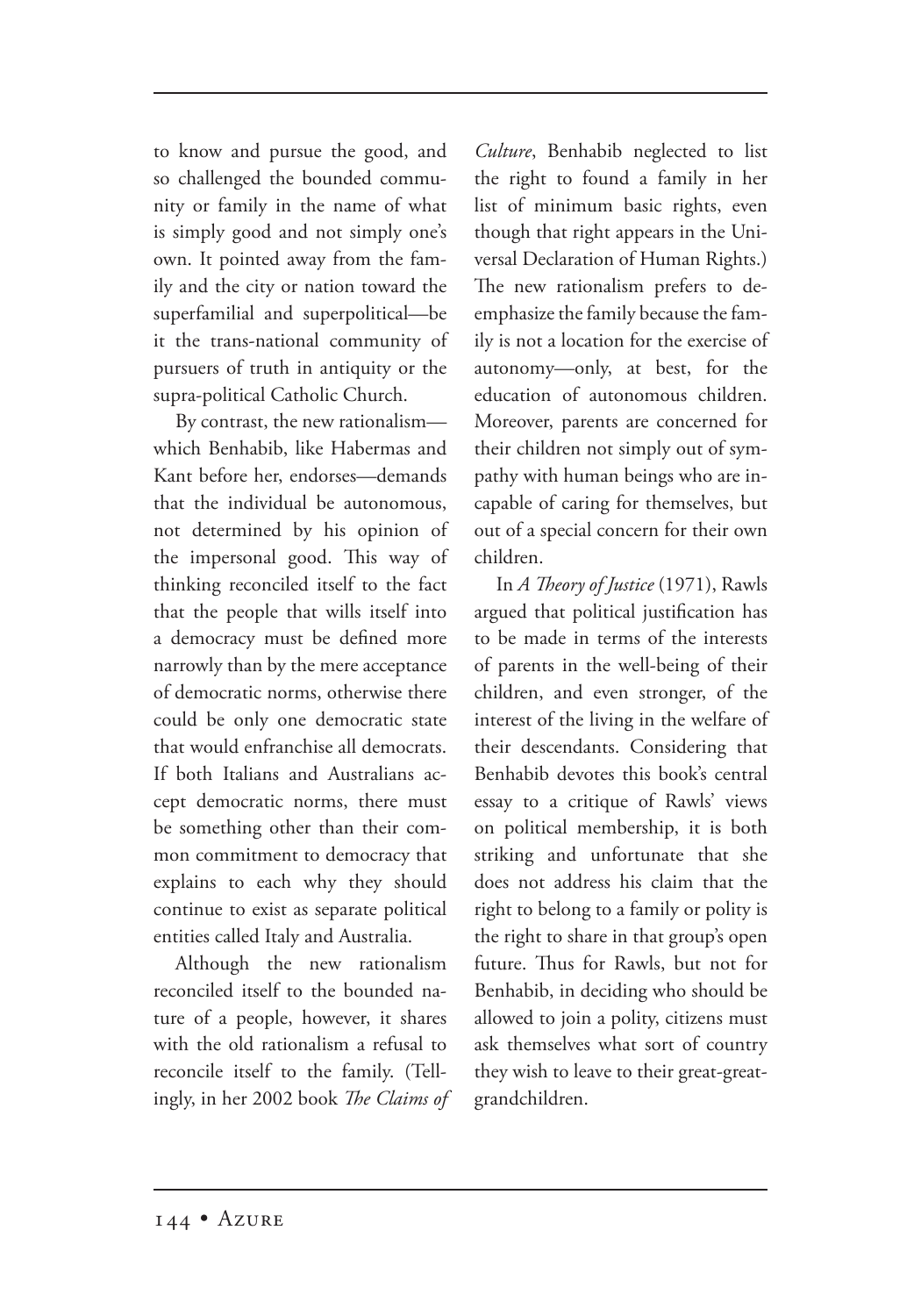$\bf D$  enhabib wants us to think about membership in the political community not only in the light of past forms of rationalism, but also under the new circumstances of economic and cultural globalization. Here she argues that the state autonomy enjoyed by current nation-states is a poor instrument for the protection of rights. She first rehearses two familiar reasons: Increased trade flows make states less effective agents of economic policy, and globalization of security threats means that a state, acting alone, can no longer protect its citizens from terrorism.

Benhabib's more serious objection to the old view—of a world divided into sovereign states with sole discretion over their own membership—is that although sovereign states aimed to protect the rights of citizens, they often violated the rights of non-citizens, or even deprived some residents of the rights of citizenship (as when German Jews were denaturalized by the Nazis). Benhabib argues that states protect rights as instruments of larger multi-state orders; today, she says, "the local itself is but an extension of the international." Former Labor MP Tony Benn put it more starkly: "Political leaders… are no longer the representatives of the people, simply the regional managers of the global authority."

But in Benhabib's view, the most serious challenge to state capacity to handle questions of membership is posed by large flows of immigrants and refugees. Muslims who immigrate into liberal democratic states, she notes, bring with them their own struggle between autonomy and patriarchy. Benhabib herself speaks of the *chador* (head scarf) as a sign of a woman's "private faith and identity" but admits that such an interpretation represents a "protestantization of Islam"—in other words, the transformation of Islam from a communal submission to divine law into a personal confession of conscience. Such a transformation of Islam is perhaps devoutly to be wished, but Benhabib wants European states to treat their Muslim minorities as if it had already occurred.

In the end, Rawls proves a better<br>guide than Benhabib to thinking n the end, Rawls proves a better about membership, because he recognizes that a political community must struggle to maintain its existence through time, and he recognizes that immigrants determined to preserve and extend their own illiberal way of life can destabilize a liberal culture. The problem is not cultural difference as much as a rejection of the governing liberal norms of autonomy. Many Muslim immigrants do not merely